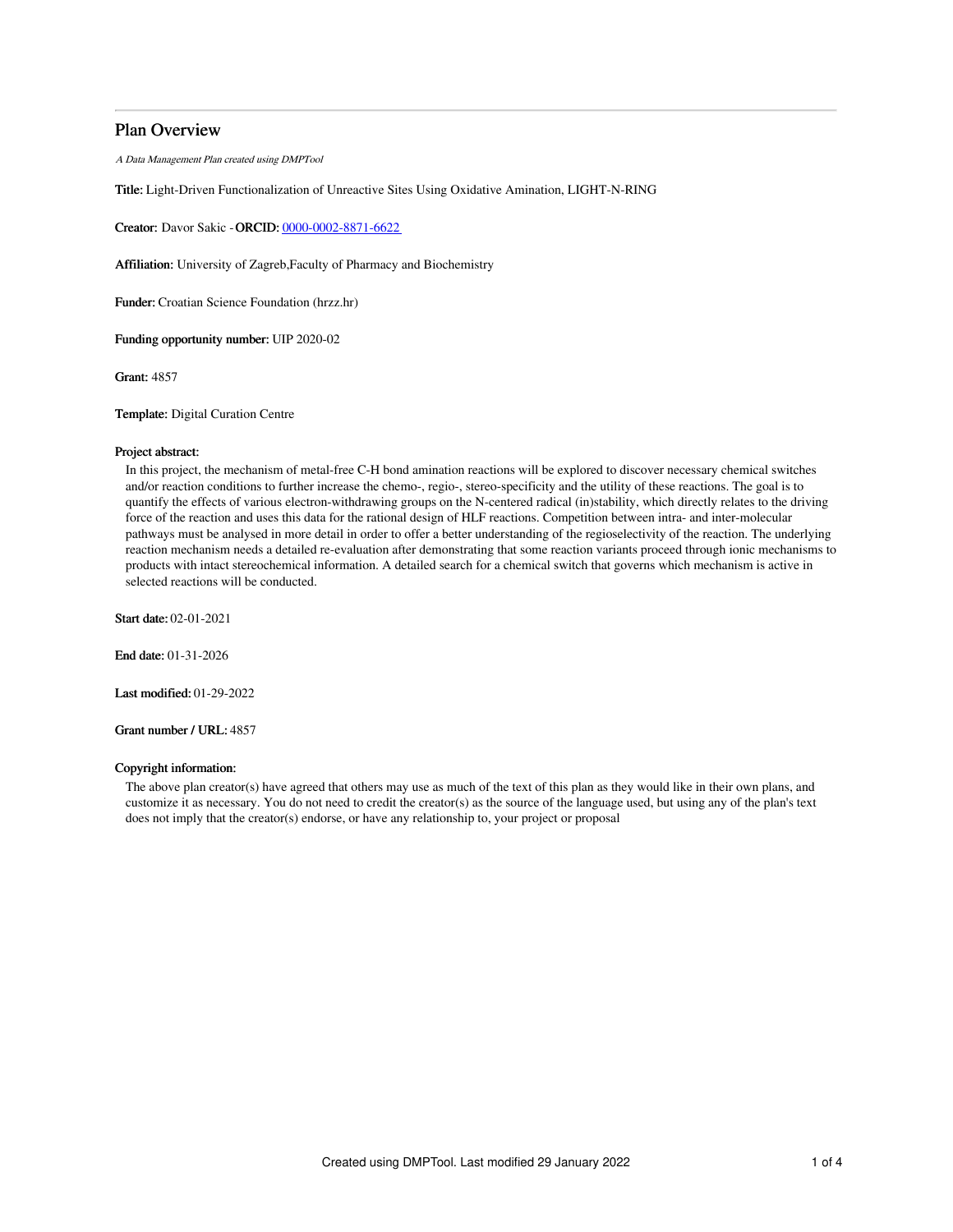# Light-Driven Functionalization of Unreactive Sites Using Oxidative Amination, LIGHT-N-RING

# Data Collection

#### What data will you collect or create?

Quantum-chemical data (coordinates .xyz, energies and frequencies .g98.out, surfaces .cube) MS, NMR EPR spectra (.jdx, JCAMP-DX, .pdf) UV/Vis, Fluorescence, Raman and IR spectra (tables, .pdf, .jdx) - present databases include https://sdbs.db.aist.go.jp/sdbs/cgi-bin/cre\_index.cgi, https://webbook.nist.gov/chemistry/, https://atct.anl.gov; use of styles provided here

#### How will the data be collected or created?

Coordinates will be saved in .xyz and .sdf format. Naming convention folder: PROJECT -> WORK PACKAGE -> FAMILY (of compounds) -> COMPOUND Naming convention subfolders: QC, UV/Vis, NMR, EPR, MS, IR Naming convention files: COMPOUND\_METHOD\_CONFORMER\_VERSION

## Documentation and Metadata

#### What documentation and metadata will accompany the data?

Final manuscript (before submission to publication); Authors and affiliation; Bibliography; Short description of data stored in repository, methods and procedures; Description on conventions used to generate data; Guide to relevant data; Versioning; Licence JDX viewer HTML5 viewer with JSmol/3Dmol.js

#### Ethics and Legal Compliance

#### How will you manage any ethical issues?

No ethical issues will arise, due to not using biological samples, and not using compounds in further biological testing.

#### How will you manage copyright and Intellectual Property Rights (IP/IPR) issues?

Data is owned by authors, by institution of employment (University of Zagreb Faculty of Pharmacy and Biochemistry), and funding institution (Croatian Science Foundation). There are no restrictions to reusing of data.

Sharing of full data will be postponed till scientific article is published.

# Chosen licence is:

# CC BY 4.0

CC BY is an open license that permits wide reuse, including commercial use, but requires that the end user credits you if they use your code or data. Recommended for maximum dissemination and use of licensed materials. See below for further detail.

Under the CC BY license end users are free to:

- Share copy and redistribute the material in any medium or format
- Adapt remix, transform, and build upon the material for any purpose, even commercially, as long as the creator is credited and appropriately cited.

This license is acceptable for Free Cultural Works. The licensor cannot revoke these freedoms as long as the licensee follows the license terms. Under the following terms:

- Attribution The end user must give *[appropriate](https://creativecommons.org/licenses/by/4.0/) credit*, provide a link to the license, and *indicate if [changes](https://creativecommons.org/licenses/by/4.0/) were made*. The end user may do so in any reasonable manner, but not in any way that suggests the licensor endorses the licensee or their use.
- No additional restrictions The end user may not apply legal terms or [technological](https://creativecommons.org/licenses/by/4.0/) measures that legally restrict others from doing anything the license permits.

#### Storage and Backup

#### How will the data be stored and backed up during the research?

Local storage during project year. Periodic publication on the projects' web-page (https://sw.pharma.hr/light-n-ring/).

Free of charge digital repositories: https://dabar.srce.hr and https://zenodo.org

For programs and scripts: https://github.com

Backup of data is 90 days after project period is finished, or if manuscript is published. At least once a year.

Recovery of data will be from digital repositories.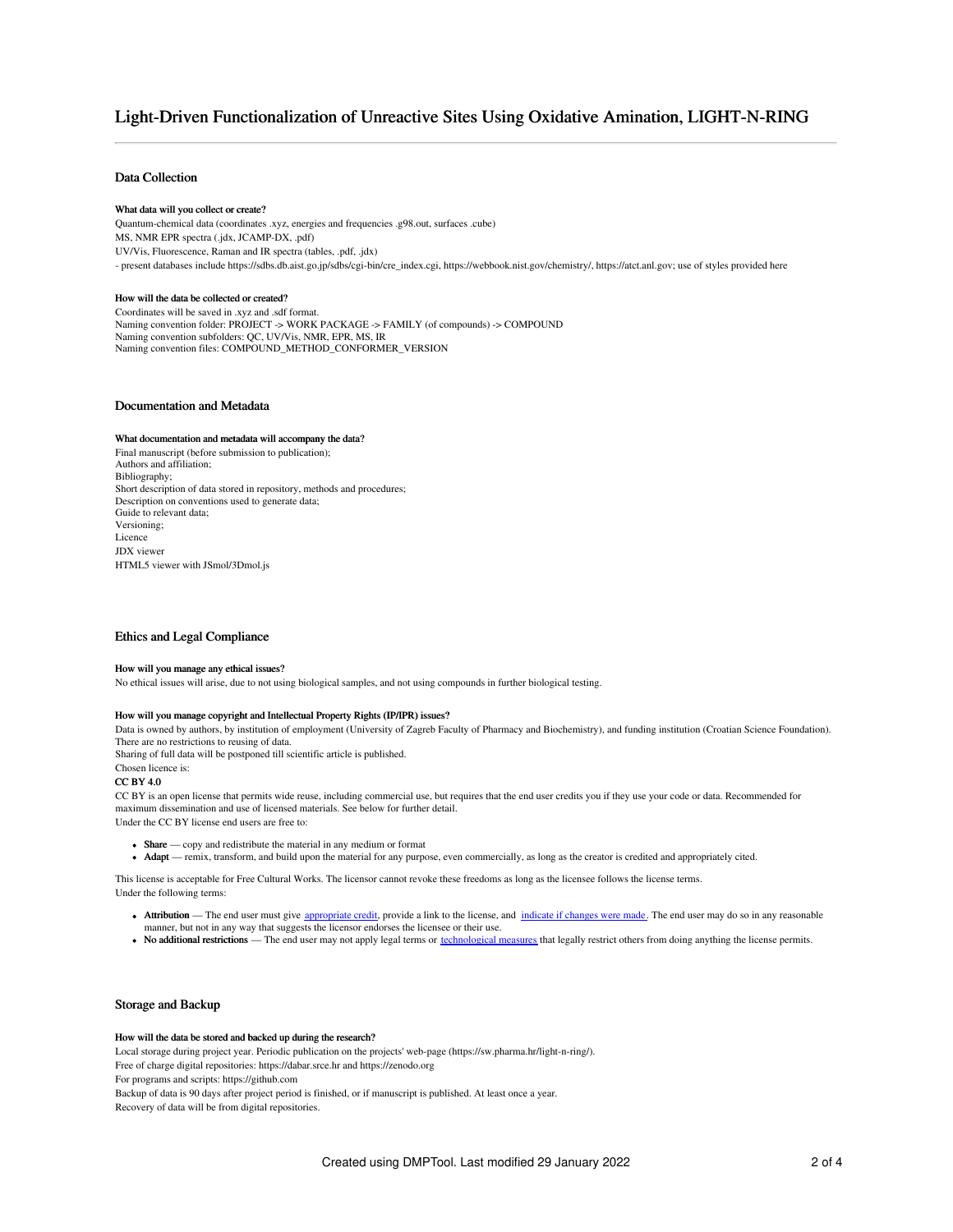#### How will you manage access and security?

Local data is stored on RAID-1, which consists of an exact copy (or mirror) of a set of data on two disks. Backup of data will be once a month to a local hard drive, connected to the cluster only during the backup. Access to local data is through registered users of the research team on Cluster sw.pharma.hr. No data is created in the field. Access and security of digital repositories is the sole responsibility of used digital repositories.

## Selection and Preservation

#### Which data are of long-term value and should be retained, shared, and/or preserved?

Coordinates of all calculated species needed to recreate/recalculate published results. Formats used: .xyz, .sdf, .mol. Searchable through SMILES and chemical formula. - long term storage

Formatted checkpoint files with electron distribution. - short term storage

Spectra in .csv and .jdx data format. - long term storage (digital repositories) https://cenapt.pharm.uic.edu/tutorials/NMRdataSharing\_DATAVERSE\_Protocol-6.pdf

#### What is the long-term preservation plan for the dataset?

Usage of free long-term repositories. Time for preparing data for sharing and preservation is allocated during the course of the project.

## Data Sharing

#### How will you share the data?

Data will be first available through supporting information (SI) file accompanying published article. This SI file will have reference and path to the digital repositories where additional data is to be stored. SI files are provided free of charge at journals' publisher website. Data is shared with CC BY 4.0 licence. Direct request will be pointed to the respective digital repositories. Full data will be available as soon as the article is accepted. It will be associated with DOI of the scientific article and additionally by url and digital identifier number from the digital repositories.

Reuse of data is permitted under CC BY 4.0 licence, with references to the authors of the involved data.

#### Are any restrictions on data sharing required?

In this project data has exclusive use only until it is shared via publication in scientific journal. No data sharing agreement will be needed.

## Responsibilities and Resources

#### Who will be responsible for data management?

Project leader, assis. prof. Davor Šakić is responsible for implementing this DMP. He will review and revise this plan every year until project end. Data management activity will be shared by projects' members. During collaboration, all data will be jointly shared. Roles: Data capture - all project members Metadata production - all project members, revised by project leader Data quality assessment - project leader

Local storage and backup - administrator of the cluster and/or project leader

Data archiving - project leader Data sharing - all project members

#### What resources will you require to deliver your plan?

Free online training will be found for expertise in data management. Specialists of the http://dabar.srce.hr repository will be contacted for additional support and potential troubleshooting.

Additional hardware is planned in the budget (additional backup storage capacity in RAID-1 configuration).